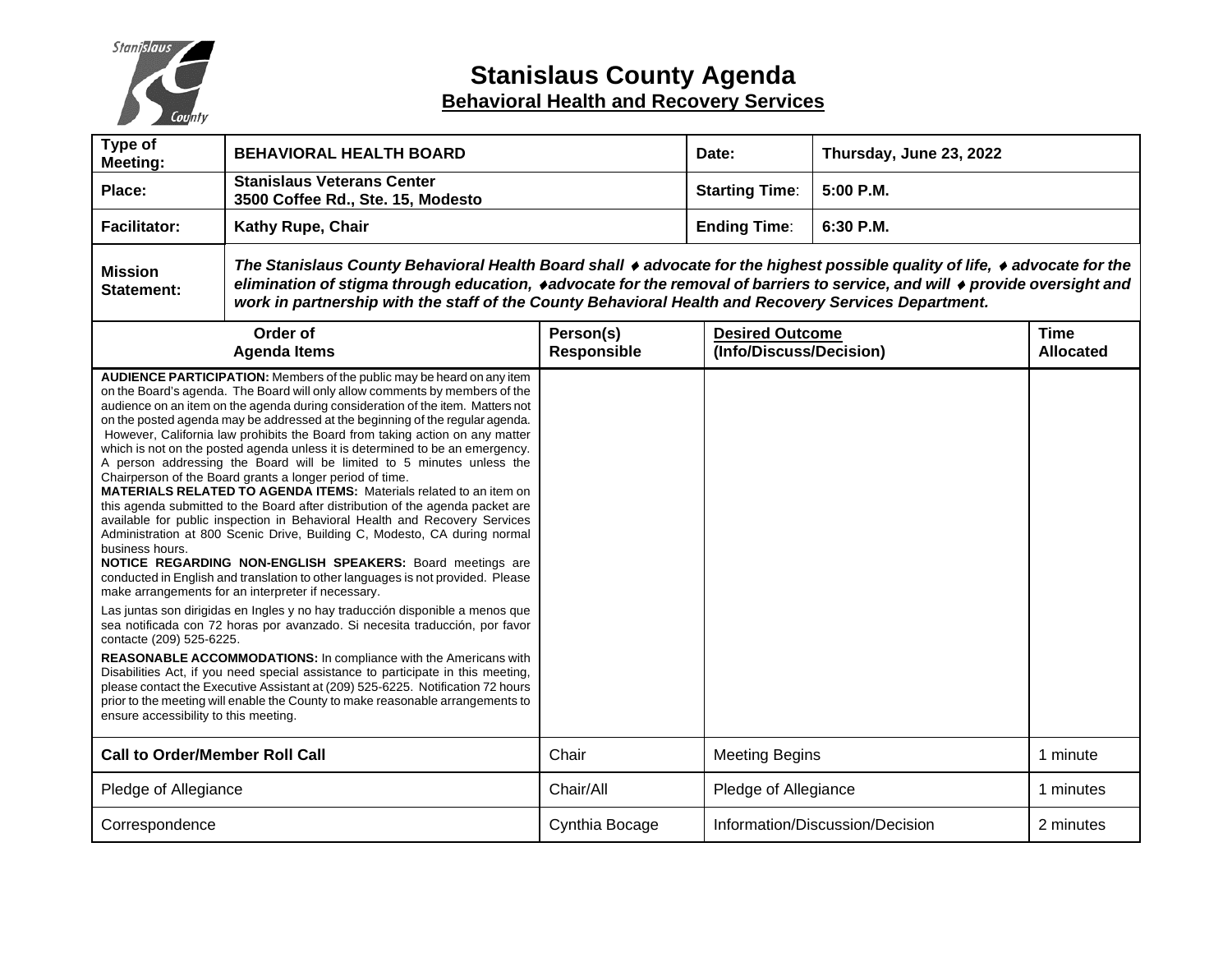| Approval of Minutes of 5/28/2022                                                                                                                                                                                                                                                        | <b>Board Members</b>      | <b>ACTION: Approval of Minutes of</b><br>5/28/2022 | 2 minutes  |  |  |  |  |
|-----------------------------------------------------------------------------------------------------------------------------------------------------------------------------------------------------------------------------------------------------------------------------------------|---------------------------|----------------------------------------------------|------------|--|--|--|--|
| Board of Supervisor Report/Comments                                                                                                                                                                                                                                                     | <b>Supervisor Withrow</b> | <b>Consideration of Report/Comments</b>            | 5 minutes  |  |  |  |  |
| <b>Public Comment:</b><br>Consumer<br>Family                                                                                                                                                                                                                                            | All                       | Information/Discussion                             | 5 minutes  |  |  |  |  |
| <b>Department Report</b>                                                                                                                                                                                                                                                                | K. Anguiano               |                                                    | 10 minutes |  |  |  |  |
| Announcements                                                                                                                                                                                                                                                                           | All                       | Information/Discussion                             | 2 minutes  |  |  |  |  |
| <b>Closed Session:</b><br>Recommendation to Appoint Director of Behavioral Health and<br><b>Recovery Services</b>                                                                                                                                                                       | <b>Board Members</b>      | <b>Discussion</b>                                  | 1 hour     |  |  |  |  |
| Adjournment                                                                                                                                                                                                                                                                             | Chair                     | End of Meeting                                     | 1 minute   |  |  |  |  |
| Next Behavioral Health Board - Thursday, July 21, 2022, 5:00 p.m., Stanislaus Veterans Center, 3500 Coffee Rd., Ste. 15, Modesto                                                                                                                                                        |                           |                                                    |            |  |  |  |  |
| Mental Health Services Act Essential Elements: ♦ Community Collaboration ♦ Cultural Competence ♦ Client/family-driven mental health<br>system for older adults, adults and transition age youth and family-driven system of care for children and youth $\bullet$ Wellness focus, which |                           |                                                    |            |  |  |  |  |

*includes the concepts of recovery and resilience* ♦*Integrated service experiences for clients and their families throughout their interactions with the mental health system*

**STANISLAUS COUNTY BOARD OF SUPERVISORS**

**Buck Condit District 1** • **Vito Chiesa District 2** • **Terry Withrow District 3** • **Mani Grewal District 4** • **Channce Condit District 5**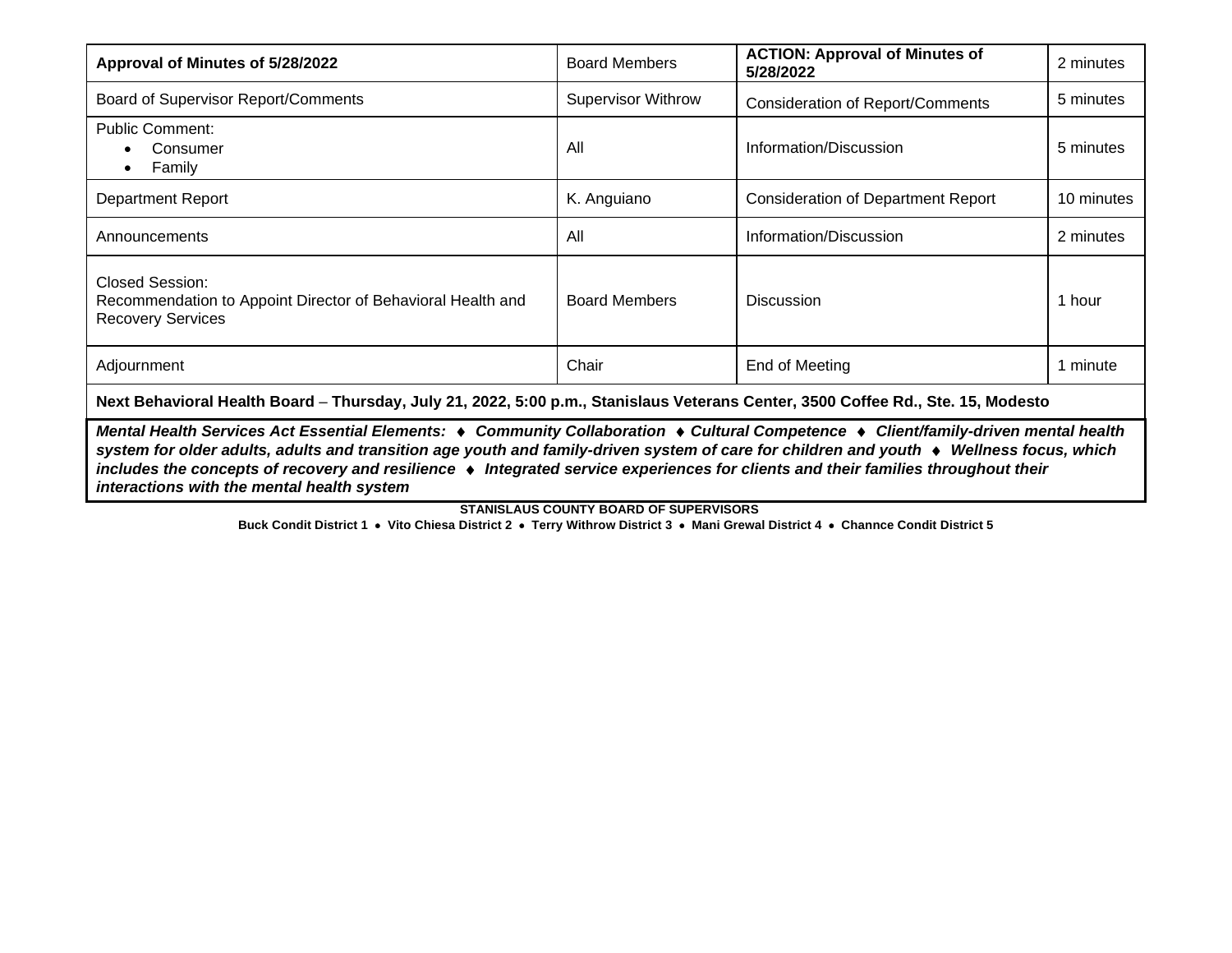BEHAVIORAL HEALTH BOARD



### **BEHAVIORAL HEALTH AND RECOVERY SERVICES (BHRS) BEHAVIORAL HEALTH BOARD (BHB) May 26, 2022**

# **CALL TO ORDER**

The meeting convened at 5:00 p.m. and called to order by Kathy Rupe, Chair.

Cynthia Bocage conducted member roll call and Kathy Rupe, Chair, led the board members and the audience in the pledge of allegiance.

### **MEMBERS PRESENT**

Madalynn Baker, Megan Belair, Larry Bolton, Christopher Costin, Peter Dean, Shehu Hassan, Annie Henrich, Margie Johnson, Loren Mannard, Jerold Rosenthal, Kathy Rupe, Margorie Sturdy, Jack Waldorf, and Terry Withrow.

### **MEMBERS ABSENT**

Captain Frank Martinez, Charmaine Monte, Officer Thomas H. Olsen, Frank Ploof, Gloria Vallin, Keryn Whitlow.

### **STAFF PRESENT**

Cynthia Bocage, Kara Anguiano, Sara Jacobo, Kevin Panyanouvong, Carlos Cervantes.

### **GUESTS PRESENT**

Alex Silva and Loretta Carhart.

### **APPROVAL OF MINUTES**

Action: Megan Belair made a motion to approve the Behavioral Health Board minutes of April 28, 2022. Marjorie Sturdy seconded the motion.

# **BOARD OF SUPERVISORS (BOS) REPORT**

Terry Withrow reported the Board of Supervisors will be using \$15 million dollars from federal and state funds for unincorporated areas within the county. He and other Board of Supervisors are conducting two site visits per district to identify areas of need and priority. Terry also revealed the James Street 7-unit housing project had their ribbon cutting event today, June 26, 2022 offering permanent housing to clients who need housing and mental health support. A future 14-studio unit housing project led by Center for Human Services will be coming soon to 9<sup>th</sup> Street.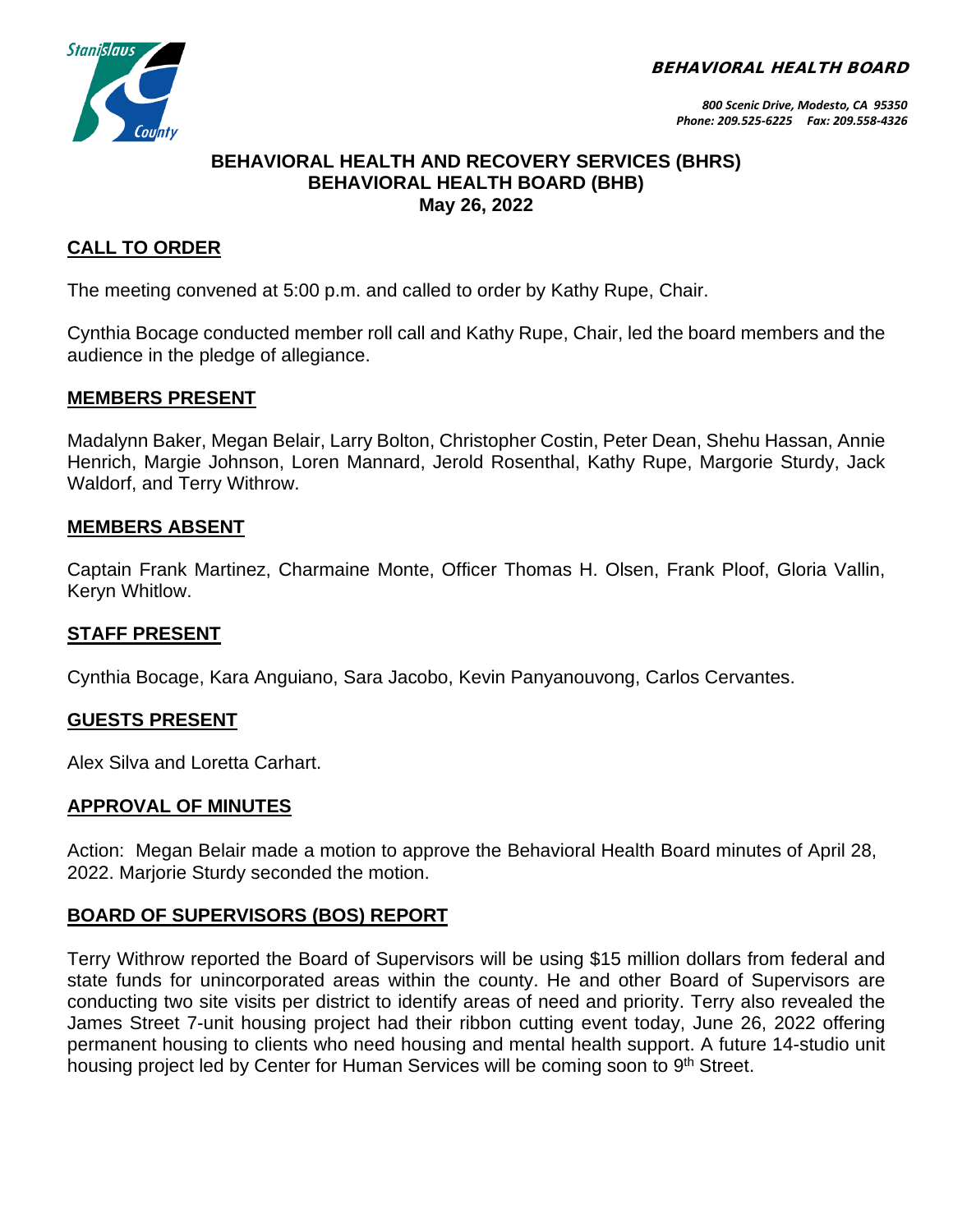Behavioral Health Board May 26, 2022 Page 2 of 3

### **MENTAL HEALTH SERVICES ACT (MHSA) ANNUAL UPDATE FY 2022-2023**

Carlos Cervantes, Manager for Mental Health Services Act (MHSA), provided a PowerPoint presentation focusing on Mental Health Services Act Fiscal Year 2022-2023 Annual Update for Public Hearing concluding the 30-day public review:

- Fiscal Year 2022-2023 Annual Update
	- o Annual Update Purpose
- Strategic Initiatives
	- o Strategic Plan/Strategy: Core Treatment Model
	- o Core Treatment Model Capacity Building
	- o CalAIM Behavioral Health Initiatives
- Actual Results for Fiscal Year 2020-2021
	- o Fiscal Year 2020-2021 Actual Results

### **PUBLIC HEARING**

Kathy Rupe called the public hearing to order regarding the Mental Health Services Act (MHSA) Annual Update FY 2022-2023. Kathy opened the floor to those present who wished to comment. There being no further comments, the hearing on the MHSA Annual Update FY 2022-2023 closed.

### **PUBLIC COMMENTS: GENERAL, CONSUMER, FAMILY**

Alex Silva, a representative from the LGBTQ Collaborative, distributed a flyer for Stanislaus 2022 Pride Events.

### **RECOMMENDATION: INITIATIVES DEPARTMENT REPORT**

Megan Belair reviewed the recommendations given by the Housing Initiative Committee. Behavioral Health board made the motion to support recommendations.

# **DEPARTMENT REPORT**

Kara Anguiano, BHRS Chief Fiscal and Administrative Officer, provided a Power Point presentation in the following areas:

- May 2022 as Mental Health Awareness Month in Stanislaus County
	- o Access to Treatment
	- o Innovations Community Planning Process May-August 2022
	- o Strengthening the Community System of Care
- Mental Health Clinician and Coordinator Base Salary
	- o 5% Base Salary Increase- Board of Supervisors Approved 05/24/22
- Youth Behavioral Health Outreach Workers
	- o Partnership with El Concilio
	- o YHBOW Services
- New Permanent Supportive Housing Project
	- o James Street, Modesto
- Fiscal Year 2022-2023 Proposed Budget